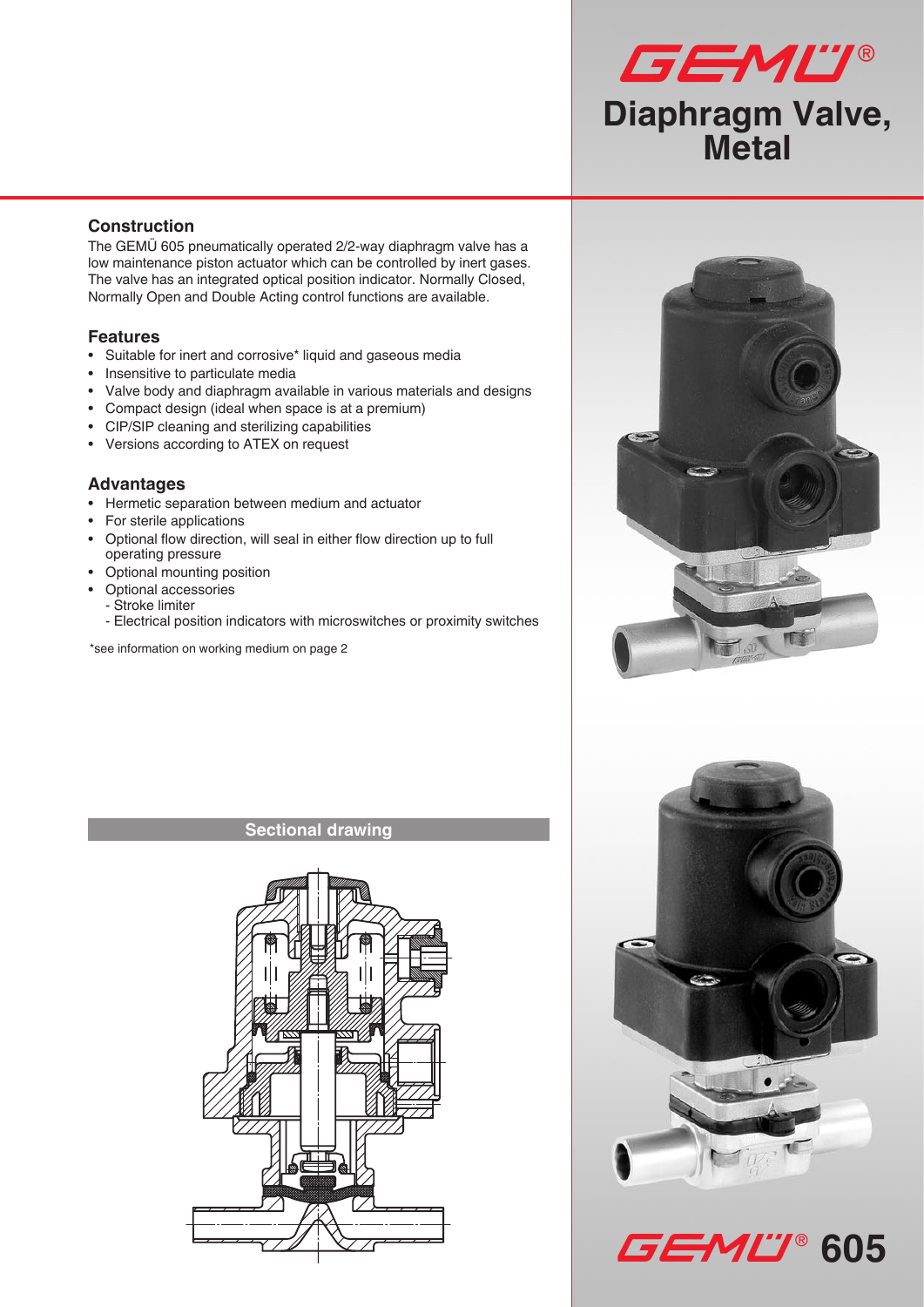### **Technical data**

## **Working medium**

Corrosive, inert, gaseous and liquid media which have no negative impact on the physical and chemical properties of the body and diaphragm material.

Operating temperature max. 150 °C (dependent on medium wetted materials)

#### **Control medium**

| Inert gases                              |                     |
|------------------------------------------|---------------------|
| Max. perm. temperature of control medium | 40 $\degree$ C      |
| Filling volume                           | $0.02 \text{ dm}^3$ |

**Ambient conditions**

Max. ambient temperature 60 °C

|                |                 | <b>Operating pressure [bar]</b> | Control pressure [bar] |                           |  |  |
|----------------|-----------------|---------------------------------|------------------------|---------------------------|--|--|
| Diaphragm size | <b>EPDM/FPM</b> | <b>PTFE</b>                     | C.f. 1                 | $C.f. 2 + 3$              |  |  |
|                | 0 - 8           | 0 - 6                           | $4 - 7$                | max, 4 bar<br>see diagram |  |  |

All pressures are gauge pressures. Operating pressure values were determined with static operating pressure applied on one side of a closed valve. Sealing at the valve seat and atmospheric sealing is ensured for the given values.

Information on operating pressures applied on both sides and for high purity media on request.

|           | Kv values [m <sup>3</sup> /h] |                          |                                                |                                                |                                                |                            |                                  |  |  |  |
|-----------|-------------------------------|--------------------------|------------------------------------------------|------------------------------------------------|------------------------------------------------|----------------------------|----------------------------------|--|--|--|
| <b>MG</b> | <b>DN</b>                     | <b>DIN</b><br>Code 0     | <b>DIN 11850</b><br><b>Series 1</b><br>Code 16 | <b>DIN 11850</b><br><b>Series 2</b><br>Code 17 | <b>DIN 11850</b><br><b>Series 3</b><br>Code 18 | <b>ASME BPE</b><br>Code 59 | <b>EN ISO</b><br>1127<br>Code 60 |  |  |  |
|           | $\overline{4}$                | 0.5                      | $\overline{\phantom{a}}$                       | $\overline{\phantom{a}}$                       | $\overline{\phantom{a}}$                       | $\overline{\phantom{a}}$   | ۰.                               |  |  |  |
|           | 6                             | 1.1                      | $\overline{\phantom{0}}$                       | ٠                                              | $\sim$                                         | ۰                          | 1.2                              |  |  |  |
| 8         | 8                             | 1.3                      | $\overline{\phantom{0}}$                       | $\overline{\phantom{a}}$                       | $\overline{\phantom{a}}$                       | 0.6                        | 2.2                              |  |  |  |
|           | 10                            | $\overline{\phantom{a}}$ | 2.1                                            | 2.1                                            | 2.1                                            | 1.3                        | $\overline{\phantom{a}}$         |  |  |  |
|           | 15                            | $\overline{\phantom{a}}$ | $\overline{\phantom{a}}$                       | $\overline{\phantom{a}}$                       | $\overline{\phantom{a}}$                       | 2.0                        | -                                |  |  |  |

Kv values determined acc. to IEC 534 standard, inlet pressure 6 bar, ∆ p 1 bar, stainless steel valve body and soft elastomer diaphragm. MG = diaphragm size

#### **Control pressure / operating pressure diagram**



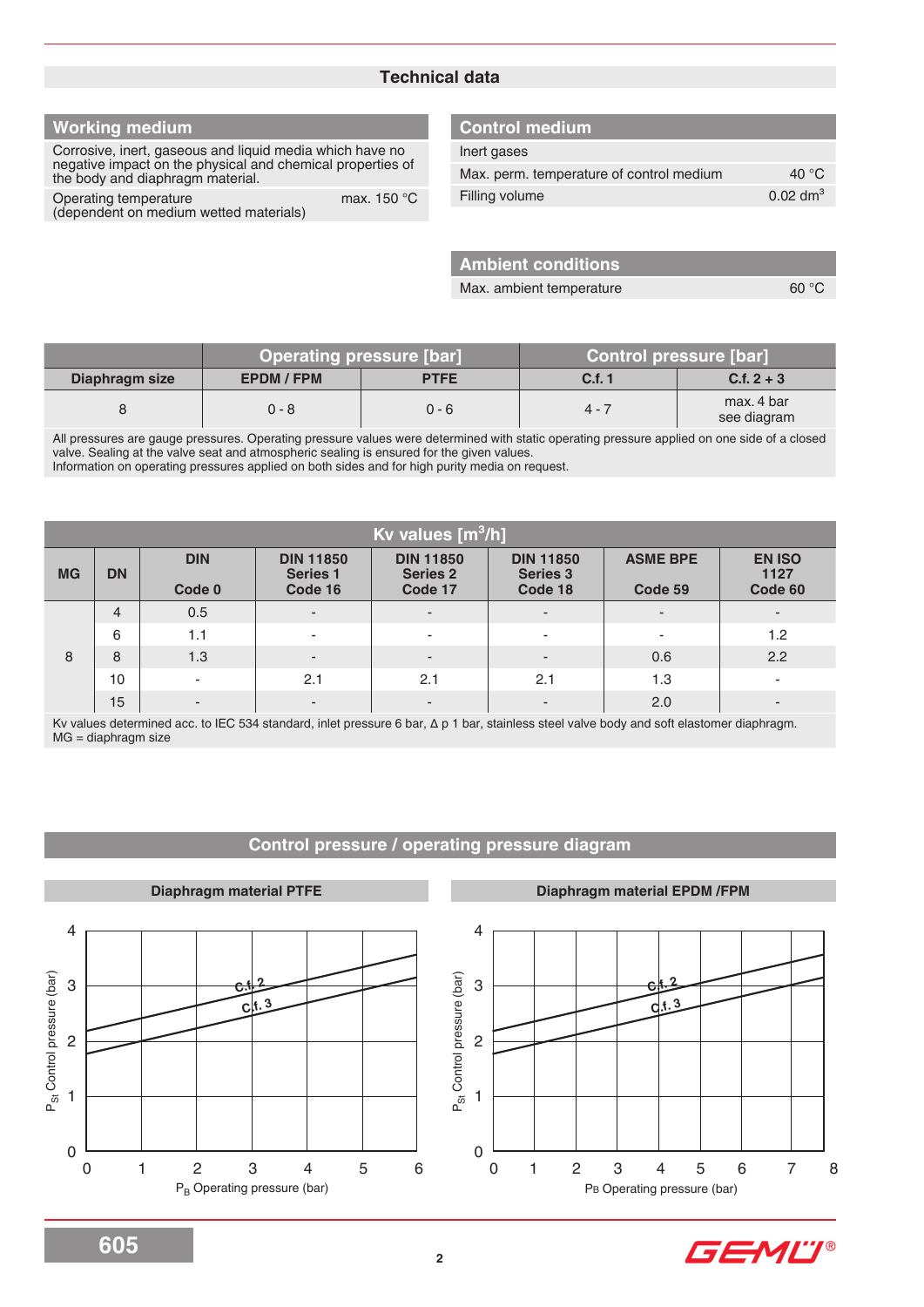### **Order data**

| <b>Body configuration</b>              | Code     |
|----------------------------------------|----------|
| Tank valve body                        | B**      |
| $2/2$ -way body                        | D        |
| Multi-port design                      | $M^{**}$ |
| T body                                 | $T^*$    |
| * For dimensions see T Valves brochure |          |
|                                        |          |

\*\* Dimensions and versions on request

| <b>Connection</b>                                                                                                                                                                                                                                                                                                                                                                                                                                                | <b>Code</b>                                                              |
|------------------------------------------------------------------------------------------------------------------------------------------------------------------------------------------------------------------------------------------------------------------------------------------------------------------------------------------------------------------------------------------------------------------------------------------------------------------|--------------------------------------------------------------------------|
| <b>Butt weld spigots</b><br>Spigots DIN<br>Spigots DIN 11850, series 1<br>Spigots DIN 11850, series 2<br>Spigots DIN 11850, series 3<br>Spigots DIN 11866, series A<br>Spigots DIN 11866, series B<br>Spigots JIS-G 3459<br>Spigots BS 4825 Part 1 (O.D. Tubing)<br>Spigots ASME BPE<br>Spigots EN ISO 1127<br>Spigots ANSI/ASME B36.19M, Schedule 10s<br>Spigots ANSI/ASME B36.19M, Schedule 40s<br><b>Threaded connections</b><br>Threaded sockets DIN ISO 228 | 0<br>16<br>17<br>18<br>1A<br>1B<br>36<br>55<br>59<br>60<br>63<br>65<br>1 |
| Threaded spigots DIN 11851<br>One side threaded spigot, other side<br>cone spigot and union nut, DIN 11851<br>Aseptic unions on request                                                                                                                                                                                                                                                                                                                          | 6<br>62                                                                  |
| <b>Clamp connections</b>                                                                                                                                                                                                                                                                                                                                                                                                                                         |                                                                          |
| Clamps ASME BPE for pipe ASME BPE,<br>short design                                                                                                                                                                                                                                                                                                                                                                                                               | 80                                                                       |
| Clamp DIN 32676 series B for pipe EN ISO 1127,<br>length EN 558, series 7                                                                                                                                                                                                                                                                                                                                                                                        | 82                                                                       |
| Clamps ASME BPE for pipe ASME BPE,<br>length EN 558, series 7                                                                                                                                                                                                                                                                                                                                                                                                    | 88                                                                       |
| Clamps DIN 32676 series A for pipe DIN 11850,<br>length EN 558, series 7                                                                                                                                                                                                                                                                                                                                                                                         | 8Α                                                                       |

| <b>Valve body material</b>                                     | Code |
|----------------------------------------------------------------|------|
| 1.4435 - BN2 (CF3M), investment casting Fe<0.5%                | 32   |
| 1.4435 (ASTM A 351 CF3M $\triangleq$ 316L), investment casting | 34   |
| 1.4435 (316 L), forged body                                    | 40   |
| 1.4435 (BN2), forged body Fe<0.5%                              | 42   |

| Diaphragm material<br>Code                 |                       |                                   |         |  |  |  |
|--------------------------------------------|-----------------------|-----------------------------------|---------|--|--|--|
| <b>FPM</b>                                 |                       |                                   | 4A      |  |  |  |
| <b>EPDM</b>                                |                       | max. $150^{\circ}$ C <sup>*</sup> | $3A**$  |  |  |  |
| <b>EPDM</b>                                |                       | max. $150^{\circ}$ C <sup>*</sup> | $6A***$ |  |  |  |
| <b>EPDM</b>                                |                       | max.150 $\degree$ C*              | $17**$  |  |  |  |
| PTFE/EPDM                                  | <b>PTFE</b> laminated | max. $150^{\circ}$ C*             | $5A**$  |  |  |  |
| * Steam sterilization temperature / 20 min |                       |                                   |         |  |  |  |

\*\* Material complies with FDA requirements

| <b>Control function</b> |      | Code |
|-------------------------|------|------|
| Normally closed         | (NC) |      |
| Normally open           | (NO) |      |
| Double acting           | (DA) |      |

| <b>Actuator size</b> | ∣ Code' |
|----------------------|---------|
| Diaphragm size 8     | 0/N     |

|                      | Valve body surface finish, internal contour | Code  |
|----------------------|---------------------------------------------|-------|
| $Ra \leq 6.3 \mu m$  | blasted internal/external                   | 1500* |
| $Ra \leq 6.3 \mu m$  | electropolished internal/external           | 1509* |
| $Ra \leq 0.8 \mu m$  | mechanically polished internal,             |       |
|                      | blasted external                            | 1502  |
| $Ra \leq 0.8 \mu m$  | electropolished internal/external           | 1503  |
| $Ra \leq 0.6 \mu m$  | mechanically polished internal,             |       |
|                      | blasted external                            | 1507  |
| $Ra \leq 0.6 \mu m$  | electropolished internal/external           | 1508  |
| $Ra \leq 0.4 \mu m$  | mechanically polished internal,             |       |
|                      | blasted external                            | 1536  |
| $Ra \leq 0.4 \mu m$  | electropolished internal/external           | 1537  |
| $Ra \leq 0.25 \mu m$ | mechanically polished internal,             |       |
|                      | blasted external                            | 1527  |
| $Ra \leq 0.25 \mu m$ | electropolished internal/external           | 1516  |
|                      |                                             |       |

\* only investment cast design

Ra acc. to DIN 4768; at defined reference points Surface finish data refer to medium wetted surfaces

| Order example              | 605 | 8 | D | 60 | 34 | 3A | 0/N | 1500 |
|----------------------------|-----|---|---|----|----|----|-----|------|
| Type                       | 605 |   |   |    |    |    |     |      |
| Nominal size               |     | 8 |   |    |    |    |     |      |
| Body configuration (code)  |     |   | D |    |    |    |     |      |
| Connection (code)          |     |   |   | 60 |    |    |     |      |
| Valve body material (code) |     |   |   |    | 34 |    |     |      |
| Diaphragm material (code)  |     |   |   |    |    | 3A |     |      |
| Control function (code)    |     |   |   |    |    |    |     |      |
| Actuator size (code)       |     |   |   |    |    |    | 0/N |      |
| Surface finish (code)      |     |   |   |    |    |    |     | 1500 |

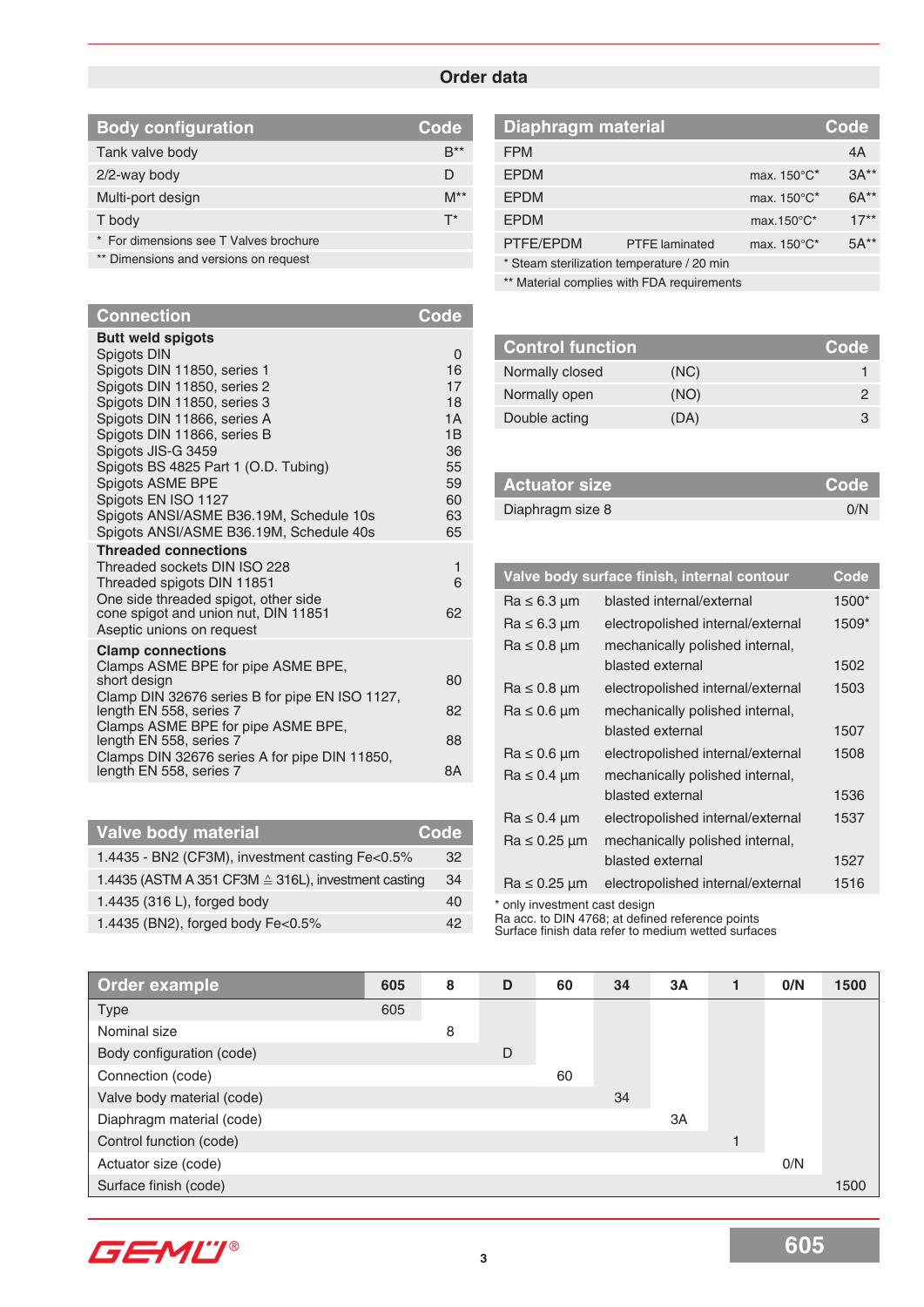# **Dimensions [mm]**

|    | <b>Actuator dimensions</b> |                |                |    |                |           |                |                  |       |                |
|----|----------------------------|----------------|----------------|----|----------------|-----------|----------------|------------------|-------|----------------|
| MG | n                          | A <sub>1</sub> | A <sub>2</sub> | в  | B <sub>1</sub> | <b>B2</b> | A <sub>4</sub> | G                | M     | Weight<br>[kg] |
|    | 100                        | 39             | 30             | 57 | 35             | 68        | 4              | G <sub>1/4</sub> | M12x1 | 0.30           |

MG = diaphragm size



 $*$  CT = A + H1 (see body dimensions)

# **Body dimensions [mm]**

|           |           |      |    | Threaded sockets, connection code 1<br>Valve body material: investment casting (code 34) |    |    |                 |                        |                    |
|-----------|-----------|------|----|------------------------------------------------------------------------------------------|----|----|-----------------|------------------------|--------------------|
| <b>MG</b> | <b>DN</b> |      |    | H1                                                                                       |    |    | SW <sub>2</sub> | <b>Number of flats</b> | <b>Weight [kg]</b> |
|           |           | G1/4 | 19 | 8.5                                                                                      | 12 | 72 |                 |                        | 0.09               |

MG = diaphragm size



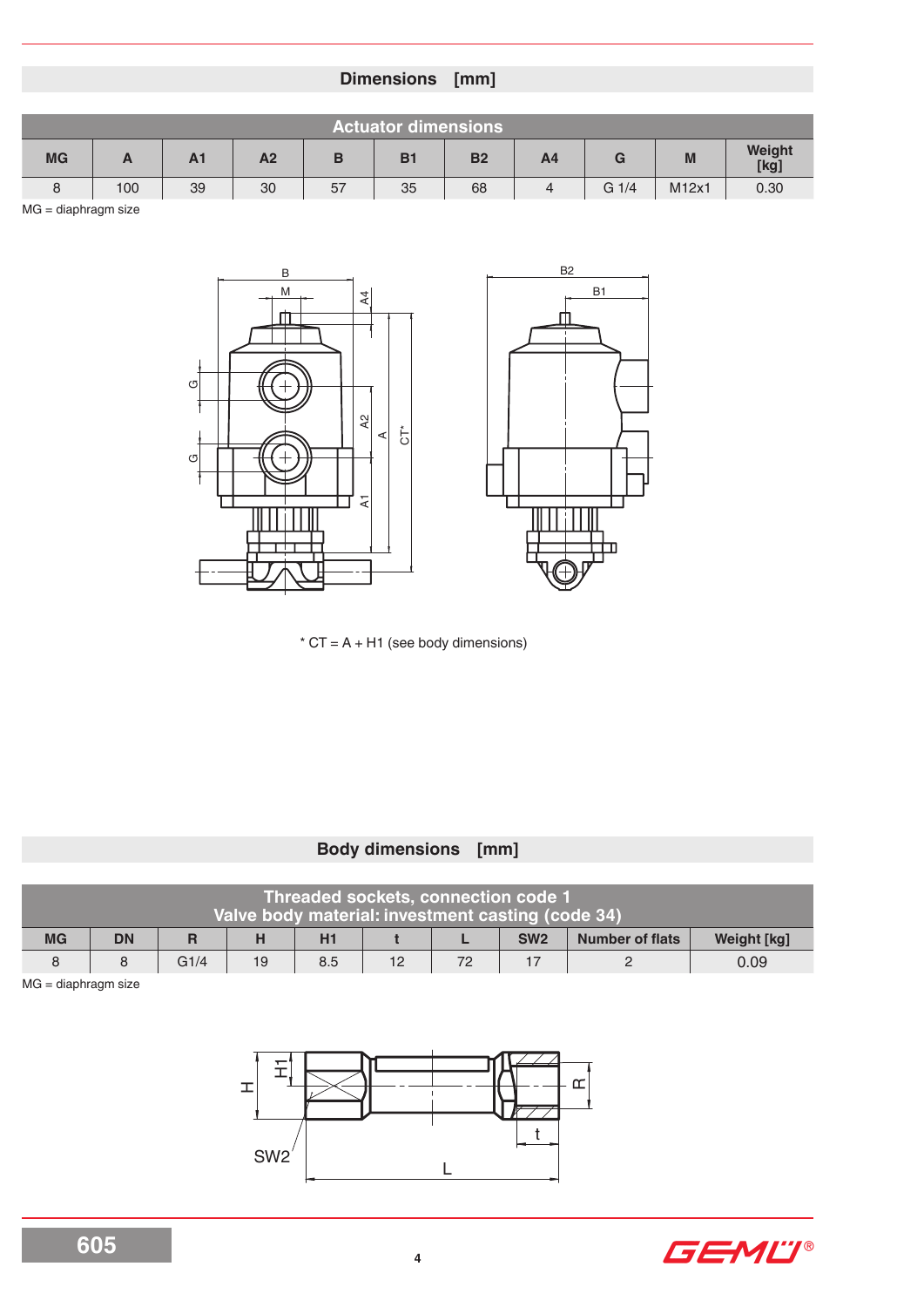# **Body dimensions [mm]**

|           | Butt weld spigots, connection code 0, 16, 17, 18, 1A, 1B, 60<br>Valve body material: investment casting (code 34), forged body (code 42) |                          |    |                                             |           |                |                                                |    |                                         |    |                                         |                          |                                                |    |                                                |                               |              |                |     |      |
|-----------|------------------------------------------------------------------------------------------------------------------------------------------|--------------------------|----|---------------------------------------------|-----------|----------------|------------------------------------------------|----|-----------------------------------------|----|-----------------------------------------|--------------------------|------------------------------------------------|----|------------------------------------------------|-------------------------------|--------------|----------------|-----|------|
|           |                                                                                                                                          |                          |    | <b>DIN</b><br>Series <sub>0</sub><br>Code 0 |           |                | <b>DIN 11850</b><br><b>Series 1</b><br>Code 16 |    | <b>DIN 11850</b><br>Series 2<br>Code 17 |    | <b>DIN 11850</b><br>Series 3<br>Code 18 |                          | <b>DIN 11866</b><br><b>Series A</b><br>Code 1A |    | <b>DIN 11866</b><br><b>Series B</b><br>Code 1B | <b>EN ISO 1127</b><br>Code 60 |              | Weight<br>[kg] |     |      |
| <b>MG</b> | <b>DN</b>                                                                                                                                | <b>NPS</b>               |    | $\mathbf C$                                 | <b>H1</b> | ød             | $\mathbf{s}$                                   | ød | $\mathbf{s}$                            | ød | $\mathbf{s}$                            | ød                       | $\mathbf{s}$                                   | ød | $\mathbf{s}$                                   | ød                            | $\mathbf{s}$ | ød             | S   |      |
|           | 4                                                                                                                                        | $\overline{\phantom{a}}$ | 72 | 20                                          | 8.5       | 6              | 1.0                                            |    | <b>1</b>                                |    |                                         | $\overline{\phantom{a}}$ |                                                |    | $\overline{\phantom{a}}$                       |                               |              |                | -   | 0.09 |
|           | 6                                                                                                                                        | ۰                        | 72 | 20                                          | 8.5       | 8              | 1.0                                            |    | -                                       |    |                                         |                          | ٠                                              | 8  | 1.0                                            | 10.2                          | 1.6          | 10.2           | 1.6 | 0.09 |
| 8         | 8                                                                                                                                        | 1/4"                     | 72 | 20                                          | 8.5       | 10             | 1.0                                            |    | -                                       | -  |                                         | $\overline{\phantom{0}}$ | -                                              | 10 | 1.0                                            | 13.5                          | 1.6          | 13.5           | 1.6 | 0.09 |
|           | 10                                                                                                                                       | 3/8"                     | 72 | 20                                          | 8.5       | ٠              | ٠                                              | 12 | 1.0                                     | 13 | 1.5                                     | 14                       | 2.0                                            | 13 | 1.5                                            | $\overline{\phantom{a}}$      |              |                | -   | 0.09 |
|           | 15                                                                                                                                       | 1/2"                     | 72 | 20                                          | 8.5       | $\overline{a}$ | -                                              |    | -                                       |    |                                         | $\overline{\phantom{a}}$ |                                                |    | -                                              | -                             |              |                | -   | 0.09 |

MG = diaphragm size For materials see overview on last page

|           | Butt weld spigots, connection code 36, 55, 59, 63, 65<br>Valve body material: investment casting (code 34), forged body (code 42) |            |    |              |     |                          |                          |                           |              |                            |              |                                                   |              |         |                                       |                |  |
|-----------|-----------------------------------------------------------------------------------------------------------------------------------|------------|----|--------------|-----|--------------------------|--------------------------|---------------------------|--------------|----------------------------|--------------|---------------------------------------------------|--------------|---------|---------------------------------------|----------------|--|
|           |                                                                                                                                   |            |    |              |     | 3459<br>Code 36          | <b>JIS-G</b>             | <b>BS 4825</b><br>Code 55 |              | <b>ASME BPE</b><br>Code 59 |              | <b>ANSI/ASME</b><br><b>B36.19M 10s</b><br>Code 63 |              | Code 65 | <b>ANSI/ASME</b><br><b>B36.19M40s</b> | Weight<br>[kg] |  |
| <b>MG</b> | <b>DN</b>                                                                                                                         | <b>NPS</b> |    | $\mathbf{C}$ | H1  | ød                       | $\mathbf{s}$             | ød                        | $\mathbf{s}$ | ød                         | $\mathbf{s}$ | ød                                                | $\mathbf{s}$ | ød      | $\mathbf{s}$                          |                |  |
|           | $\overline{4}$                                                                                                                    | ٠.         | 72 | 20           | 8.5 |                          | $\overline{\phantom{a}}$ |                           |              |                            |              | ۰                                                 |              |         | $\overline{\phantom{a}}$              | 0.09           |  |
|           | 6                                                                                                                                 | ٠          | 72 | 20           | 8.5 | 10.5                     | 1.20                     | ۰                         | ۰            |                            | -            | 10.3                                              | 1.24         | 10.3    | 1.73                                  | 0.09           |  |
| 8         | 8                                                                                                                                 | 1/4"       | 72 | 20           | 8.5 | 13.8                     | 1.65                     | 6.35                      | 1.2          | 6.35                       | 0.89         | 13.7                                              | 1.65         | 13.7    | 2.24                                  | 0.09           |  |
|           | 10                                                                                                                                | 3/8"       | 72 | 20           | 8.5 | $\overline{\phantom{a}}$ | ٠                        | 9.53                      | 1.2          | 9.53                       | 0.89         | ۰                                                 |              |         | ٠                                     | 0.09           |  |
|           | 15                                                                                                                                | 1/2"       | 72 | 20           | 8.5 | $\overline{\phantom{a}}$ | ٠                        | 12.70                     | 1.2          | 12.70                      | 1.65         | -                                                 |              | -       | $\overline{\phantom{a}}$              | 0.09           |  |

MG = diaphragm size For materials see overview on last page



|                                       |           |     |                 | Threaded connections, connection code 6, 62<br>Valve body material: investment casting (code 34), forged body (code 40) |        |         |                    |  |
|---------------------------------------|-----------|-----|-----------------|-------------------------------------------------------------------------------------------------------------------------|--------|---------|--------------------|--|
| <b>MG</b>                             | <b>DN</b> | H1  | ød1             | <b>Thread to DIN 405</b>                                                                                                | Code 6 | Code 62 | <b>Weight [kg]</b> |  |
|                                       | 10        | 8.5 | 10 <sup>°</sup> | Rd 28 x 1/8                                                                                                             | 92     | -90     | 0.21               |  |
| Fermeteriale ese eugninu en lest nege |           |     |                 | $MD$ dianhypong airs                                                                                                    |        |         |                    |  |

For materials see overview on last page MG = diaphragm size